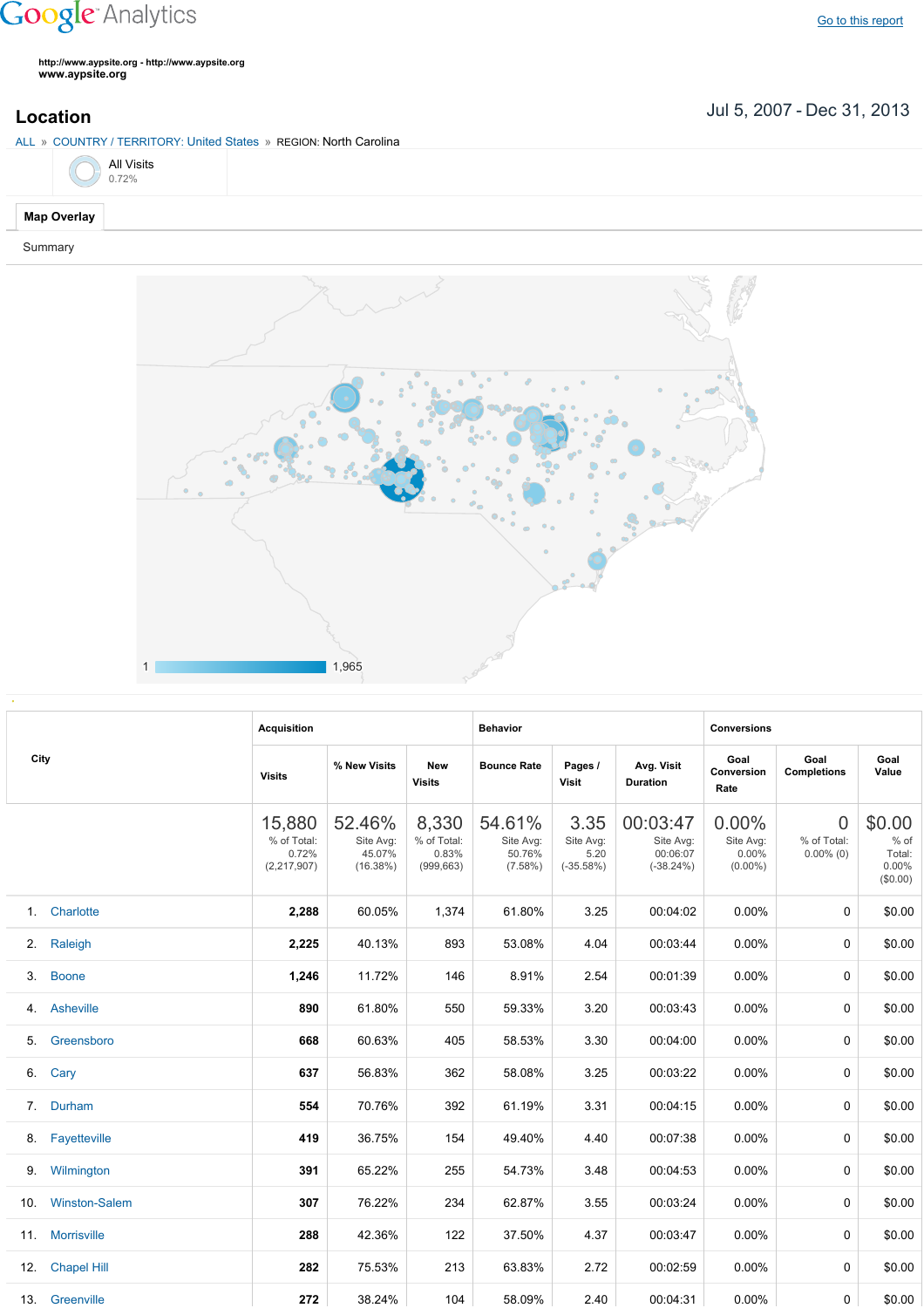|     | 14. Hickory          | 268 | 32.09%   | 86 | 50.75%  | 2.78  | 00:03:01 | 0.00%    | 0 | \$0.00 |
|-----|----------------------|-----|----------|----|---------|-------|----------|----------|---|--------|
|     | 15. Gastonia         | 259 | 25.10%   | 65 | 51.35%  | 3.97  | 00:10:17 | $0.00\%$ | 0 | \$0.00 |
|     | 16. Pittsboro        | 216 | 42.59%   | 92 | 29.17%  | 5.77  | 00:05:57 | $0.00\%$ | 0 | \$0.00 |
|     | 17. Belmont          | 172 | 7.56%    | 13 | 74.42%  | 2.00  | 00:03:57 | $0.00\%$ | 0 | \$0.00 |
|     | 18. Cornelius        | 121 | 23.97%   | 29 | 51.24%  | 3.69  | 00:10:38 | $0.00\%$ | 0 | \$0.00 |
|     | 19. Fort Bragg       | 119 | 57.98%   | 69 | 57.14%  | 4.18  | 00:02:19 | $0.00\%$ | 0 | \$0.00 |
|     | 20. Matthews         | 119 | 81.51%   | 97 | 70.59%  | 2.03  | 00:01:58 | $0.00\%$ | 0 | \$0.00 |
|     | 21. West Jefferson   | 119 | 17.65%   | 21 | 78.15%  | 2.35  | 00:08:18 | $0.00\%$ | 0 | \$0.00 |
|     | 22. Carrboro         | 115 | 73.04%   | 84 | 68.70%  | 1.92  | 00:01:22 | $0.00\%$ | 0 | \$0.00 |
|     | 23. Rocky Mount      | 115 | 43.48%   | 50 | 41.74%  | 5.63  | 00:05:15 | 0.00%    | 0 | \$0.00 |
|     | 24. Apex             | 112 | 59.82%   | 67 | 55.36%  | 3.73  | 00:04:25 | 0.00%    | 0 | \$0.00 |
|     | 25. New Bern         | 112 | 31.25%   | 35 | 91.96%  | 1.19  | 00:00:34 | $0.00\%$ | 0 | \$0.00 |
|     | 26. Colfax           | 100 | 8.00%    | 8  | 13.00%  | 6.81  | 00:04:14 | $0.00\%$ | 0 | \$0.00 |
|     | 27. High Point       | 98  | 76.53%   | 75 | 66.33%  | 3.30  | 00:03:25 | $0.00\%$ | 0 | \$0.00 |
|     | 28. Lenoir           | 98  | 27.55%   | 27 | 21.43%  | 7.09  | 00:05:44 | $0.00\%$ | 0 | \$0.00 |
|     | 29. Mooresville      | 92  | 76.09%   | 70 | 69.57%  | 3.16  | 00:03:21 | $0.00\%$ | 0 | \$0.00 |
|     | 30. Wake Forest      | 91  | 68.13%   | 62 | 70.33%  | 2.49  | 00:06:38 | $0.00\%$ | 0 | \$0.00 |
|     | 31. Jacksonville     | 87  | 71.26%   | 62 | 82.76%  | 1.69  | 00:01:17 | $0.00\%$ | 0 | \$0.00 |
|     | 32. Garner           | 82  | 65.85%   | 54 | 63.41%  | 2.80  | 00:02:21 | $0.00\%$ | 0 | \$0.00 |
|     | 33. Sanford          | 78  | 78.21%   | 61 | 61.54%  | 3.24  | 00:02:15 | $0.00\%$ | 0 | \$0.00 |
|     | 34. Kill Devil Hills | 73  | 17.81%   | 13 | 31.51%  | 4.51  | 00:03:56 | $0.00\%$ | 0 | \$0.00 |
|     | 35. Concord          | 67  | 85.07%   | 57 | 70.15%  | 2.15  | 00:01:25 | $0.00\%$ | 0 | \$0.00 |
| 36. | Lincolnton           | 64  | 71.88%   | 46 | 65.62%  | 2.25  | 00:02:58 | $0.00\%$ | 0 | \$0.00 |
|     | 37. Marion           | 61  | 32.79%   | 20 | 80.33%  | 1.30  | 00:01:12 | $0.00\%$ | 0 | \$0.00 |
|     | 38. Wilson           | 56  | 51.79%   | 29 | 55.36%  | 2.96  | 00:04:57 | $0.00\%$ | 0 | \$0.00 |
|     | 39. Mebane           | 55  | 76.36%   | 42 | 78.18%  | 2.09  | 00:02:17 | $0.00\%$ | 0 | \$0.00 |
| 40. | <b>Newell</b>        | 55  | 81.82%   | 45 | 70.91%  | 2.44  | 00:01:38 | $0.00\%$ | 0 | \$0.00 |
| 41. | Skyland              | 55  | 80.00%   | 44 | 65.45%  | 2.71  | 00:02:15 | $0.00\%$ | 0 | \$0.00 |
| 42. | <b>Willow Spring</b> | 53  | 26.42%   | 14 | 18.87%  | 15.00 | 00:12:14 | $0.00\%$ | 0 | \$0.00 |
|     | 43. Huntersville     | 52  | 82.69%   | 43 | 67.31%  | 2.69  | 00:01:50 | $0.00\%$ | 0 | \$0.00 |
| 44. | Hendersonville       | 51  | 78.43%   | 40 | 64.71%  | 3.76  | 00:03:33 | $0.00\%$ | 0 | \$0.00 |
|     | 45. Pineville        | 50  | 88.00%   | 44 | 70.00%  | 1.82  | 00:00:51 | $0.00\%$ | 0 | \$0.00 |
| 46. | <b>Brevard</b>       | 49  | 57.14%   | 28 | 55.10%  | 2.37  | 00:03:23 | $0.00\%$ | 0 | \$0.00 |
|     | 47. Nags Head        | 49  | 12.24%   | 6  | 24.49%  | 9.67  | 00:07:36 | $0.00\%$ | 0 | \$0.00 |
| 48. | Fuquay-Varina        | 45  | 88.89%   | 40 | 75.56%  | 1.67  | 00:00:55 | $0.00\%$ | 0 | \$0.00 |
| 49. | Kernersville         | 43  | 69.77%   | 30 | 46.51%  | 4.60  | 00:06:04 | $0.00\%$ | 0 | \$0.00 |
| 50. | Clayton              | 40  | 62.50%   | 25 | 50.00%  | 4.05  | 00:02:53 | $0.00\%$ | 0 | \$0.00 |
|     | 51. Harrisburg       | 40  | 87.50%   | 35 | 65.00%  | 3.45  | 00:03:36 | $0.00\%$ | 0 | \$0.00 |
| 52. | Goldsboro            | 39  | 94.87%   | 37 | 79.49%  | 2.10  | 00:01:54 | $0.00\%$ | 0 | \$0.00 |
| 53. | <b>Bakersville</b>   | 38  | $0.00\%$ | 0  | 100.00% | 1.00  | 00:00:00 | $0.00\%$ | 0 | \$0.00 |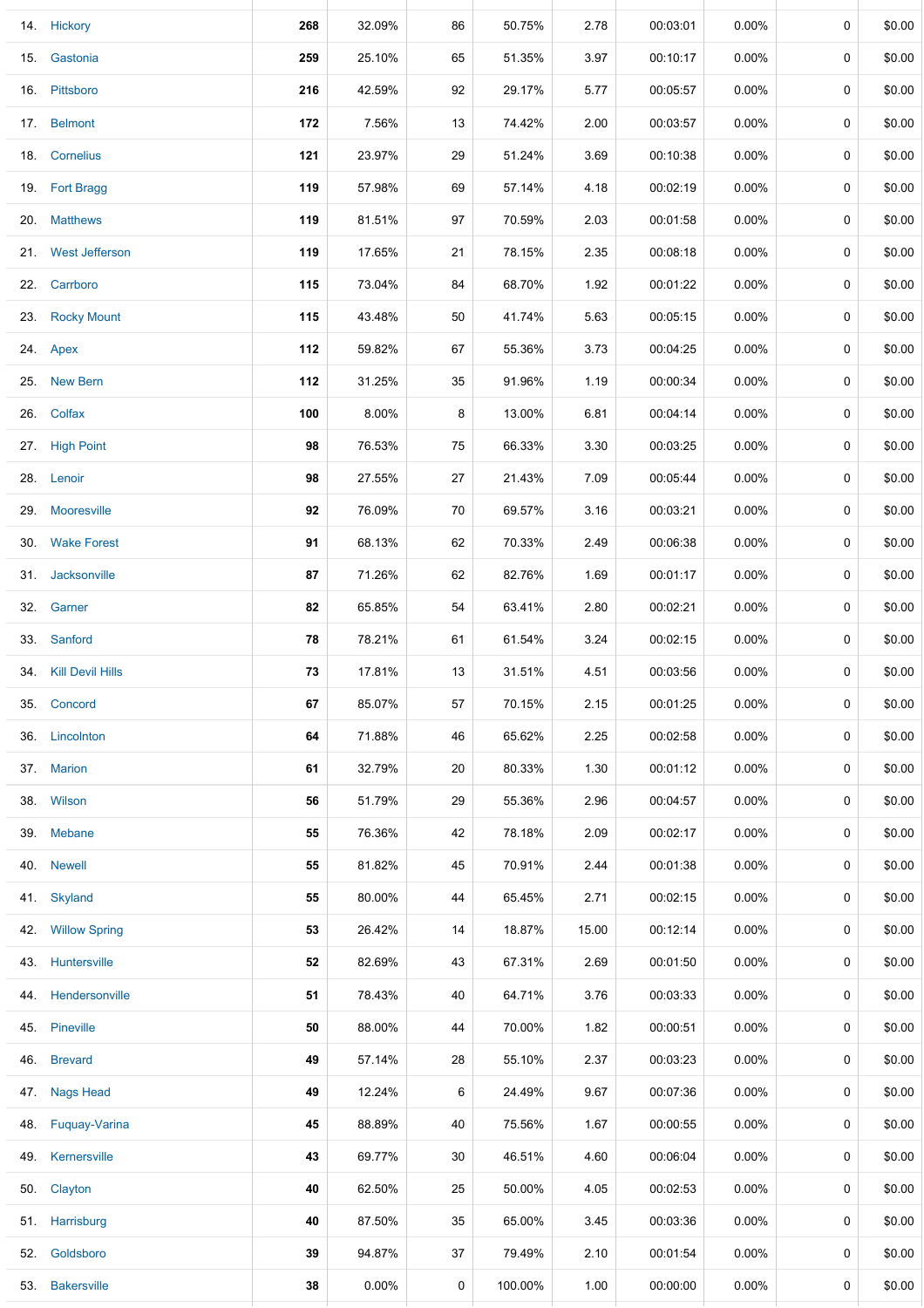|     | 54. Kannapolis        | 38 | 97.37%  | 37           | 71.05%       | 1.66 | 00:00:58 | $0.00\%$ | 0        | \$0.00 |
|-----|-----------------------|----|---------|--------------|--------------|------|----------|----------|----------|--------|
| 55. | <b>Clemmons</b>       | 37 | 64.86%  | 24           | 75.68%       | 1.68 | 00:03:51 | $0.00\%$ | 0        | \$0.00 |
| 56. | Morganton             | 33 | 81.82%  | 27           | 78.79%       | 2.18 | 00:02:48 | $0.00\%$ | 0        | \$0.00 |
| 57. | Pinehurst             | 31 | 80.65%  | 25           | 70.97%       | 1.77 | 00:01:18 | $0.00\%$ | 0        | \$0.00 |
| 58. | Coats                 | 30 | 26.67%  | 8            | 16.67%       | 5.97 | 00:05:02 | $0.00\%$ | 0        | \$0.00 |
| 59. | <b>Southern Pines</b> | 30 | 86.67%  | 26           | 73.33%       | 1.57 | 00:01:42 | $0.00\%$ | 0        | \$0.00 |
|     | 60. Franklin          | 29 | 86.21%  | 25           | 72.41%       | 1.76 | 00:01:17 | $0.00\%$ | 0        | \$0.00 |
|     | 61. Granite Falls     | 29 | 3.45%   | $\mathbf{1}$ | 10.34%       | 6.93 | 00:04:35 | $0.00\%$ | 0        | \$0.00 |
|     | 62. Waxhaw            | 28 | 60.71%  | 17           | 75.00%       | 1.54 | 00:01:23 | $0.00\%$ | 0        | \$0.00 |
|     | 63. Burlington        | 26 | 88.46%  | 23           | 73.08%       | 2.92 | 00:02:35 | $0.00\%$ | 0        | \$0.00 |
| 64. | Salisbury             | 25 | 84.00%  | 21           | 64.00%       | 2.76 | 00:06:02 | $0.00\%$ | 0        | \$0.00 |
|     | 65. Hillsborough      | 24 | 91.67%  | 22           | 79.17%       | 2.12 | 00:02:12 | $0.00\%$ | 0        | \$0.00 |
|     | 66. Hope Mills        | 24 | 45.83%  | 11           | 54.17%       | 2.79 | 00:05:21 | $0.00\%$ | 0        | \$0.00 |
|     | 67. Indian Trail      | 24 | 95.83%  | 23           | 75.00%       | 1.71 | 00:01:00 | $0.00\%$ | 0        | \$0.00 |
| 68. | Jamestown             | 24 | 75.00%  | 18           | 62.50%       | 7.46 | 00:09:04 | $0.00\%$ | 0        | \$0.00 |
|     | 69. Pfafftown         | 24 | 62.50%  | 15           | 54.17%       | 8.08 | 00:10:07 | 0.00%    | 0        | \$0.00 |
| 70. | Swannanoa             | 24 | 33.33%  | 8            | 83.33%       | 1.50 | 00:00:28 | $0.00\%$ | 0        | \$0.00 |
|     | 71. Denver            | 23 | 69.57%  | 16           | 60.87%       | 3.52 | 00:01:14 | $0.00\%$ | 0        | \$0.00 |
| 72. | King                  | 23 | 30.43%  | 7            | 56.52%       | 1.91 | 00:07:49 | $0.00\%$ | 0        | \$0.00 |
| 73. | Davidson              | 22 | 63.64%  | 14           | 72.73%       | 2.18 | 00:01:04 | $0.00\%$ | 0        | \$0.00 |
|     | 74. Shelby            | 22 | 81.82%  | 18           | 50.00%       | 2.14 | 00:02:49 | $0.00\%$ | 0        | \$0.00 |
| 75. | Southport             | 22 | 50.00%  | 11           | 59.09%       | 2.82 | 00:01:31 | 0.00%    | 0        | \$0.00 |
|     | 76. Asheboro          | 21 | 90.48%  | 19           | 80.95%       | 1.19 | 00:00:07 | $0.00\%$ | 0        | \$0.00 |
|     | 77. Holly Springs     | 21 | 85.71%  | 18           | 66.67%       | 3.52 | 00:01:05 | $0.00\%$ | 0        | \$0.00 |
|     | 78. Waynesville       | 21 | 61.90%  | 13           | 66.67%       | 2.10 | 00:03:12 | $0.00\%$ | 0        | \$0.00 |
|     | 79. Angier            | 20 | 85.00%  | 17           | 60.00%       | 1.80 | 00:00:23 | $0.00\%$ | 0        | \$0.00 |
|     | 80. Monroe            | 20 | 95.00%  | 19           | 85.00%       | 1.65 | 00:01:53 | $0.00\%$ | 0        | \$0.00 |
|     | 81. Smithfield        | 20 | 70.00%  | 14           | 80.00%       | 2.10 | 00:01:24 | $0.00\%$ | 0        | \$0.00 |
|     | 82. Burnsville        | 19 | 100.00% | 19           | 47.37%       | 3.26 | 00:02:25 | $0.00\%$ | 0        | \$0.00 |
| 83. | Lexington             | 19 | 94.74%  | 18           | 84.21%       | 1.16 | 00:01:03 | $0.00\%$ | 0        | \$0.00 |
|     | 84. Sylva             | 19 | 89.47%  | 17           | 89.47%       | 1.21 | 00:00:09 | $0.00\%$ | 0        | \$0.00 |
|     | 85. Mocksville        | 18 | 83.33%  | 15           | 77.78%       | 1.94 | 00:01:46 | $0.00\%$ | 0        | \$0.00 |
|     | 86. Morehead City     | 18 | 100.00% | 18           | 72.22%       | 2.06 | 00:00:40 | $0.00\%$ | 0        | \$0.00 |
| 87. | Swansboro             | 18 | 77.78%  | 14           | 77.78%       | 2.00 | 00:02:00 | $0.00\%$ | 0        | \$0.00 |
|     | 88. Elon              | 17 | 94.12%  | 16           | 70.59%       | 1.59 | 00:00:31 | $0.00\%$ | 0        | \$0.00 |
|     | 89. Hudson            | 17 | 47.06%  | 8            | 23.53%       | 7.94 | 00:12:15 | $0.00\%$ | 0        | \$0.00 |
|     | 90. Knightdale        | 17 | 94.12%  | 16           | 70.59%       | 2.41 | 00:02:02 | $0.00\%$ | 0        | \$0.00 |
|     | 91. Newton            | 17 | 70.59%  | 12           | 52.94%       | 2.29 | 00:00:16 | $0.00\%$ | 0        | \$0.00 |
|     | 92. Thomasville       | 17 | 70.59%  | 12           | 76.47%       | 3.18 | 00:01:46 | $0.00\%$ | 0        | \$0.00 |
|     | 93. Hampstead         | 16 | 62.50%  | 10           | 56.25%       | 4.62 | 00:03:46 | $0.00\%$ | 0        | \$0.00 |
| Q4  | <b>Washington</b>     | 15 | 03 33%  | 14           | <b>8667%</b> | 1 27 | 00.00.10 | በ በበ%    | $\Omega$ | ደበ በበ  |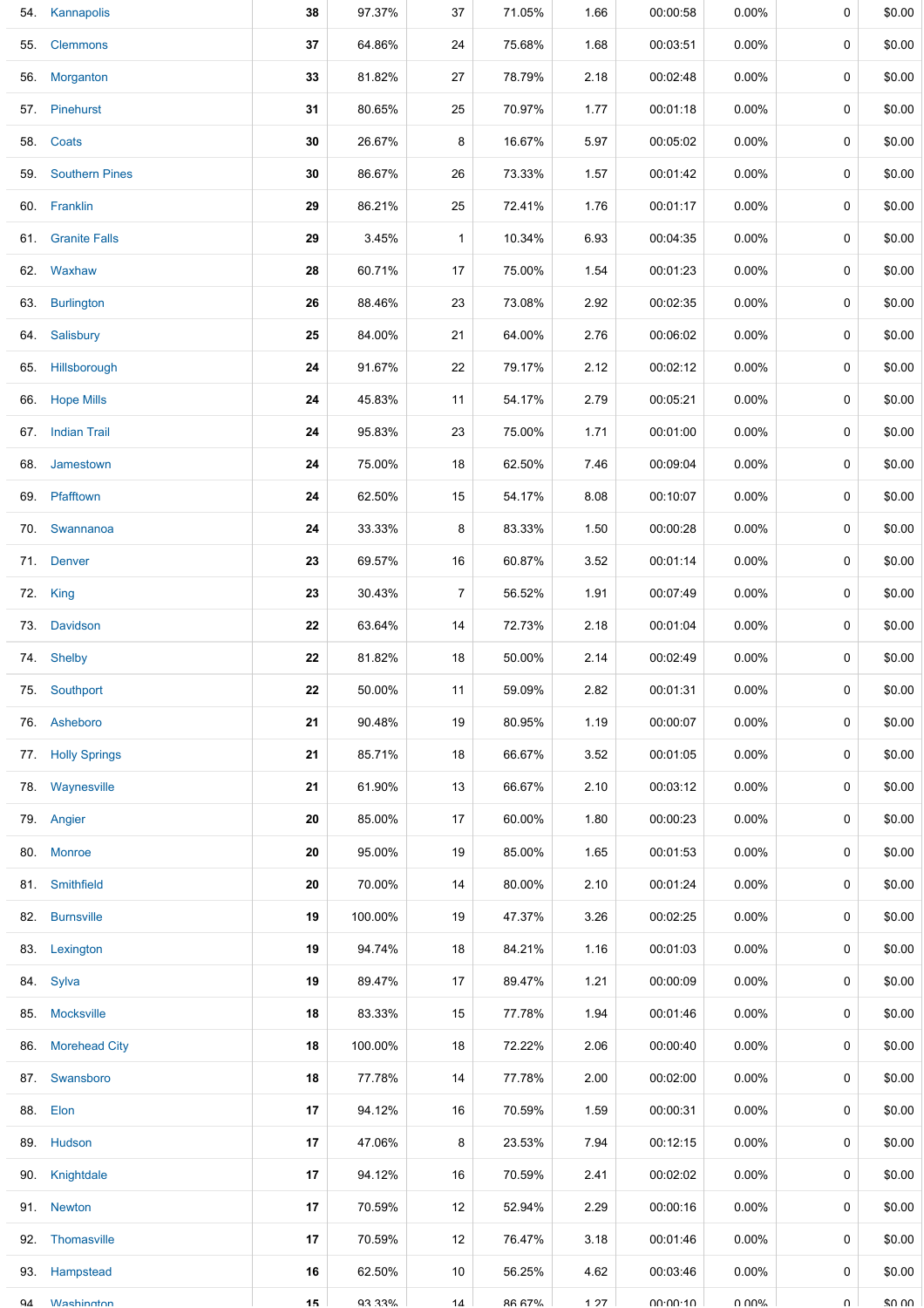|      | <u>vvasiniylori</u>                      |    | <u>JJ.JJ70</u> |                | <b>00.0770</b> | $\sim$ | 00.00.10 | <b>0.0070</b> |   | ψυ.υυ  |
|------|------------------------------------------|----|----------------|----------------|----------------|--------|----------|---------------|---|--------|
|      | 95. Weaverville                          | 15 | 60.00%         | 9              | 53.33%         | 2.00   | 00:01:37 | 0.00%         | 0 | \$0.00 |
|      | 96. Albemarle                            | 14 | 100.00%        | 14             | 71.43%         | 1.71   | 00:00:39 | $0.00\%$      | 0 | \$0.00 |
|      | 97. Calabash                             | 14 | 71.43%         | 10             | 64.29%         | 3.07   | 00:03:30 | $0.00\%$      | 0 | \$0.00 |
|      | 98. Elizabeth City                       | 14 | 85.71%         | 12             | 85.71%         | 2.07   | 00:02:54 | $0.00\%$      | 0 | \$0.00 |
|      | 99. Franklinton                          | 14 | 50.00%         | $\overline{7}$ | 21.43%         | 3.64   | 00:15:49 | $0.00\%$      | 0 | \$0.00 |
|      | 100. Kinston                             | 14 | 78.57%         | 11             | 71.43%         | 2.43   | 00:01:33 | $0.00\%$      | 0 | \$0.00 |
|      | 101. Laurinburg                          | 14 | 92.86%         | 13             | 78.57%         | 2.07   | 00:02:09 | $0.00\%$      | 0 | \$0.00 |
|      | 102. Statesville                         | 14 | 100.00%        | 14             | 71.43%         | 1.57   | 00:00:25 | $0.00\%$      | 0 | \$0.00 |
|      | 103. Forest City                         | 13 | 92.31%         | 12             | 76.92%         | 2.77   | 00:01:41 | $0.00\%$      | 0 | \$0.00 |
|      | 104. (not set)                           | 12 | 75.00%         | 9              | 91.67%         | 1.25   | 00:00:41 | $0.00\%$      | 0 | \$0.00 |
|      | 105. Benson                              | 12 | 25.00%         | 3              | 33.33%         | 6.83   | 00:03:17 | $0.00\%$      | 0 | \$0.00 |
|      | 106. Cullowhee                           | 12 | 91.67%         | 11             | 83.33%         | 1.17   | 00:00:09 | $0.00\%$      | 0 | \$0.00 |
|      | 107. Dudley                              | 12 | 33.33%         | 4              | 83.33%         | 1.83   | 00:03:35 | $0.00\%$      | 0 | \$0.00 |
|      | 108. Havelock                            | 12 | 91.67%         | 11             | 83.33%         | 1.75   | 00:01:04 | $0.00\%$      | 0 | \$0.00 |
|      | 109. Graham                              | 11 | 63.64%         | $\overline{7}$ | 27.27%         | 3.55   | 00:02:41 | $0.00\%$      | 0 | \$0.00 |
|      | 110. Mount Airy                          | 11 | 100.00%        | 11             | 54.55%         | 1.91   | 00:02:31 | $0.00\%$      | 0 | \$0.00 |
|      | 111. Spring Lake                         | 11 | 72.73%         | 8              | 72.73%         | 1.91   | 00:02:02 | 0.00%         | 0 | \$0.00 |
|      | 112. Lumberton                           | 10 | 90.00%         | 9              | 80.00%         | 1.30   | 00:00:13 | $0.00\%$      | 0 | \$0.00 |
|      | 113. Mountain Home                       | 10 | 100.00%        | 10             | 60.00%         | 3.80   | 00:03:58 | $0.00\%$      | 0 | \$0.00 |
|      | 114. Saluda                              | 10 | 60.00%         | 6              | 80.00%         | 1.90   | 00:02:32 | $0.00\%$      | 0 | \$0.00 |
|      | 115. Shallotte                           | 10 | 100.00%        | 10             | 90.00%         | 1.10   | 00:00:00 | 0.00%         | 0 | \$0.00 |
|      | 116. Tarboro                             | 10 | 80.00%         | 8              | 70.00%         | 2.20   | 00:00:59 | $0.00\%$      | 0 | \$0.00 |
|      | <b>117. Troy</b>                         | 10 | 100.00%        | 10             | 100.00%        | 1.00   | 00:00:00 | $0.00\%$      | 0 | \$0.00 |
|      | 118. Webster                             | 10 | 80.00%         | 8              | 40.00%         | 3.40   | 00:05:01 | $0.00\%$      | 0 | \$0.00 |
|      | 119. Avon                                | 9  | 33.33%         | 3              | 55.56%         | 5.33   | 00:04:51 | $0.00\%$      | 0 | \$0.00 |
|      | 120. Cameron                             | 9  | 33.33%         | 3              | 66.67%         | 1.89   | 00:01:37 | $0.00\%$      | 0 | \$0.00 |
|      | 121. Clinton                             | 9  | 66.67%         | 6              | 44.44%         | 4.22   | 00:06:15 | $0.00\%$      | 0 | \$0.00 |
|      | 122. Holly Ridge                         | 9  | 88.89%         | 8              | 66.67%         | 1.33   | 00:01:02 | $0.00\%$      | 0 | \$0.00 |
|      | 123. Black Creek                         | 8  | $0.00\%$       | 0              | 12.50%         | 7.50   | 00:33:42 | $0.00\%$      | 0 | \$0.00 |
|      | 124. Columbus                            | 8  | 100.00%        | 8              | 87.50%         | 1.12   | 00:00:01 | $0.00\%$      | 0 | \$0.00 |
|      | 125. Cramerton                           | 8  | 100.00%        | 8              | 50.00%         | 2.38   | 00:01:29 | $0.00\%$      | 0 | \$0.00 |
|      | 126. Eden                                | 8  | 75.00%         | 6              | 50.00%         | 1.75   | 00:02:43 | $0.00\%$      | 0 | \$0.00 |
|      | 127. Fletcher                            | 8  | 50.00%         | 4              | 100.00%        | 1.00   | 00:00:00 | $0.00\%$      | 0 | \$0.00 |
|      | 128. Kenansville                         | 8  | 12.50%         | $\mathbf{1}$   | 25.00%         | 4.62   | 00:07:57 | $0.00\%$      | 0 | \$0.00 |
|      | 129. Roxboro                             | 8  | 100.00%        | 8              | 87.50%         | 2.75   | 00:05:30 | $0.00\%$      | 0 | \$0.00 |
|      | 130. Yadkinville                         | 8  | 62.50%         | 5              | 62.50%         | 1.75   | 00:00:36 | $0.00\%$      | 0 | \$0.00 |
| 131. | Marine Corps Air Station Cherry<br>Point | 7  | 100.00%        | 7              | 57.14%         | 1.71   | 00:00:48 | $0.00\%$      | 0 | \$0.00 |
| 132. | Henderson                                | 7  | 57.14%         | 4              | 57.14%         | 14.00  | 00:15:00 | $0.00\%$      | 0 | \$0.00 |
|      | 133. Lowell                              | 7  | 85.71%         | 6              | 57.14%         | 3.00   | 00:02:50 | $0.00\%$      | 0 | \$0.00 |
|      | 134. Mount Holly                         | 7  | 100.00%        | $\overline{7}$ | 42.86%         | 4.57   | 00:07:34 | $0.00\%$      | 0 | \$0.00 |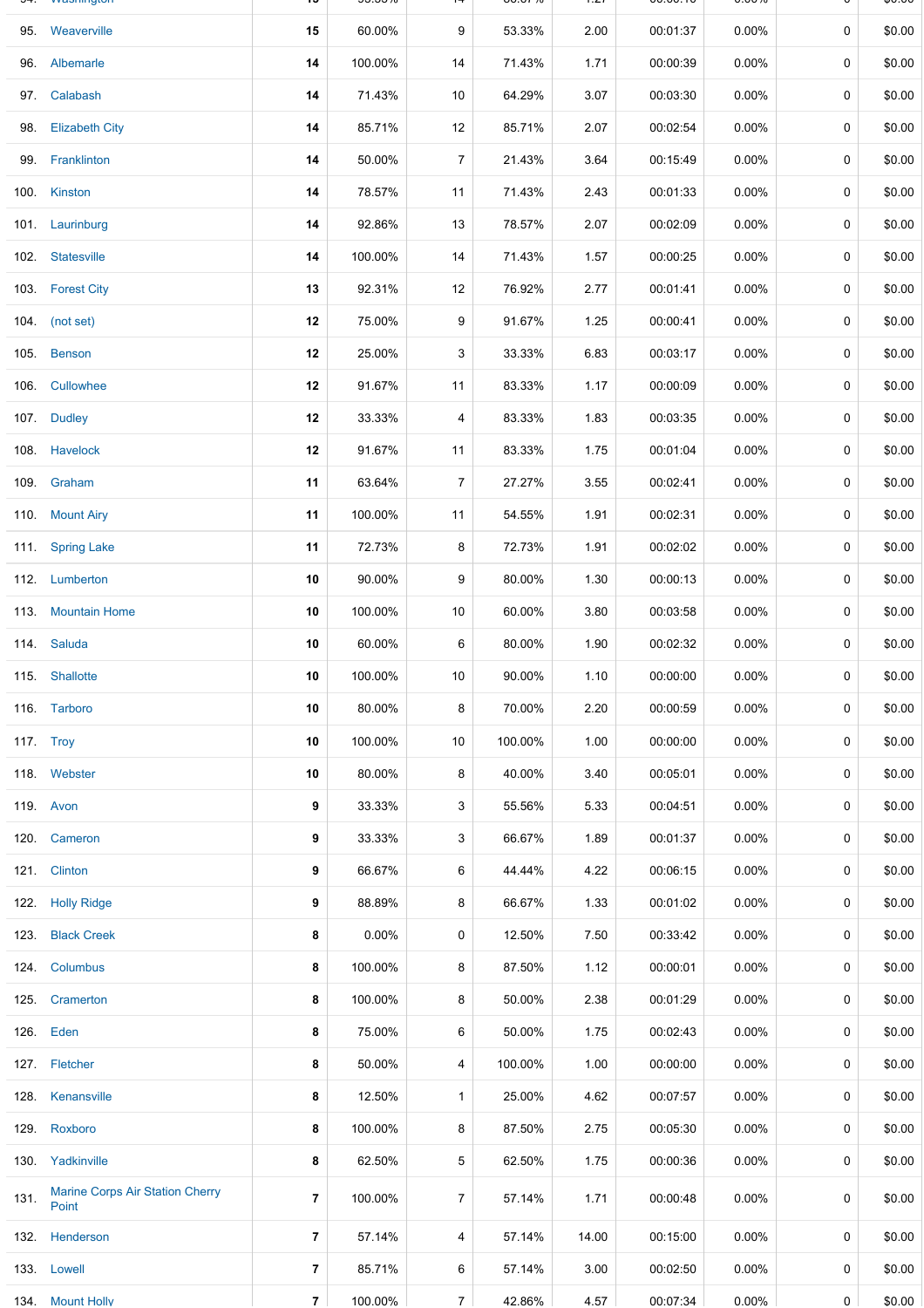| 135. Ocean Isle Beach | 7 | 42.86%  | 3              | 42.86%  | 4.43 | 00:06:43 | $0.00\%$ | 0           | \$0.00 |
|-----------------------|---|---------|----------------|---------|------|----------|----------|-------------|--------|
| 136. Warrenton        | 7 | 71.43%  | 5              | 71.43%  | 1.71 | 00:00:28 | $0.00\%$ | 0           | \$0.00 |
| 137. Welcome          | 7 | 85.71%  | 6              | 71.43%  | 1.57 | 00:00:05 | 0.00%    | 0           | \$0.00 |
| 138. Black Mountain   | 6 | 83.33%  | 5              | 100.00% | 1.00 | 00:00:00 | $0.00\%$ | 0           | \$0.00 |
| 139. Browns Summit    | 6 | 100.00% | 6              | 100.00% | 1.00 | 00:00:00 | $0.00\%$ | 0           | \$0.00 |
| 140. Cedar Falls      | 6 | 83.33%  | 5              | 50.00%  | 2.67 | 00:01:32 | $0.00\%$ | 0           | \$0.00 |
| 141. La Grange        | 6 | 0.00%   | 0              | 0.00%   | 6.17 | 00:13:05 | $0.00\%$ | 0           | \$0.00 |
| 142. Raeford          | 6 | 100.00% | 6              | 83.33%  | 1.17 | 00:01:48 | $0.00\%$ | 0           | \$0.00 |
| 143. Roanoke Rapids   | 6 | 83.33%  | 5              | 50.00%  | 1.50 | 00:01:31 | $0.00\%$ | 0           | \$0.00 |
| 144 Snow Hill         | 6 | 50.00%  | 3              | 66.67%  | 1.67 | 00:00:36 | 0.00%    | 0           | \$0.00 |
| 145. Taylorsville     | 6 | 16.67%  | $\mathbf{1}$   | 66.67%  | 1.33 | 00:00:07 | $0.00\%$ | 0           | \$0.00 |
| 146. Advance          | 5 | 80.00%  | 4              | 80.00%  | 1.60 | 00:00:08 | $0.00\%$ | 0           | \$0.00 |
| 147. Bunn             | 5 | 60.00%  | 3              | 100.00% | 1.00 | 00:00:00 | $0.00\%$ | 0           | \$0.00 |
| 148. Carolina Beach   | 5 | 100.00% | 5              | 60.00%  | 1.60 | 00:02:45 | $0.00\%$ | 0           | \$0.00 |
| 149. Elkin            | 5 | 100.00% | 5              | 60.00%  | 1.40 | 00:01:37 | $0.00\%$ | 0           | \$0.00 |
| 150. Fairview         | 5 | 60.00%  | 3              | 80.00%  | 1.40 | 00:00:06 | 0.00%    | 0           | \$0.00 |
| 151. Godwin           | 5 | 40.00%  | $\overline{2}$ | 40.00%  | 4.00 | 00:02:21 | $0.00\%$ | 0           | \$0.00 |
| 152. Newland          | 5 | 80.00%  | 4              | 80.00%  | 1.60 | 00:00:22 | $0.00\%$ | 0           | \$0.00 |
| 153 Pollocksville     | 5 | 40.00%  | $\overline{2}$ | 40.00%  | 6.80 | 00:15:24 | $0.00\%$ | 0           | \$0.00 |
| 154. Pope Field       | 5 | 100.00% | 5              | 100.00% | 1.00 | 00:00:00 | $0.00\%$ | 0           | \$0.00 |
| 155. Reidsville       | 5 | 100.00% | 5              | 60.00%  | 1.60 | 00:00:37 | $0.00\%$ | $\mathbf 0$ | \$0.00 |
| 156. Rockingham       | 5 | 80.00%  | 4              | 80.00%  | 1.40 | 00:00:03 | $0.00\%$ | 0           | \$0.00 |
| 157. Staley           | 5 | 60.00%  | 3              | 100.00% | 1.00 | 00:00:00 | $0.00\%$ | 0           | \$0.00 |
| 158. Tryon            | 5 | 80.00%  | 4              | 100.00% | 1.00 | 00:00:00 | $0.00\%$ | 0           | \$0.00 |
| 159. Arden            | 4 | 100.00% | 4              | 75.00%  | 1.50 | 00:00:07 | $0.00\%$ | 0           | \$0.00 |
| 160. Beaufort         | 4 | 100.00% | 4              | 50.00%  | 3.50 | 00:12:45 | $0.00\%$ | 0           | \$0.00 |
| 161. Butner           | 4 | 100.00% | 4              | 75.00%  | 3.00 | 00:02:44 | $0.00\%$ | 0           | \$0.00 |
| 162. Canton           | 4 | 100.00% | 4              | 100.00% | 1.00 | 00:00:00 | $0.00\%$ | 0           | \$0.00 |
| 163. Cherokee         | 4 | 0.00%   | 0              | 25.00%  | 7.75 | 00:08:24 | $0.00\%$ | 0           | \$0.00 |
| 164. Corolla          | 4 | 100.00% | 4              | 100.00% | 1.00 | 00:00:00 | $0.00\%$ | 0           | \$0.00 |
| 165. Creedmoor        | 4 | 50.00%  | $\overline{2}$ | 50.00%  | 1.50 | 00:04:36 | $0.00\%$ | 0           | \$0.00 |
| 166. Dobson           | 4 | 100.00% | 4              | 50.00%  | 4.00 | 00:05:47 | $0.00\%$ | 0           | \$0.00 |
| 167. Dunn             | 4 | 75.00%  | 3              | 75.00%  | 4.25 | 00:02:02 | $0.00\%$ | 0           | \$0.00 |
| 168. Edenton          | 4 | 100.00% | 4              | 75.00%  | 2.25 | 00:01:01 | $0.00\%$ | 0           | \$0.00 |
| 169. Hazelwood        | 4 | 100.00% | 4              | 25.00%  | 3.25 | 00:07:21 | $0.00\%$ | 0           | \$0.00 |
| 170 Horse Shoe        | 4 | 50.00%  | $\overline{a}$ | 50.00%  | 1.50 | 00:00:18 | $0.00\%$ | 0           | \$0.00 |
| 171. Lake Junaluska   | 4 | 75.00%  | 3              | 50.00%  | 2.50 | 00:01:31 | $0.00\%$ | 0           | \$0.00 |
| 172. Leland           | 4 | 100.00% | 4              | 75.00%  | 1.50 | 00:00:17 | $0.00\%$ | 0           | \$0.00 |
| 173. Maiden           | 4 | 100.00% | 4              | 50.00%  | 4.25 | 00:00:51 | $0.00\%$ | 0           | \$0.00 |
| 174 Mount Gilead      | 4 | 100.00% | 4              | 50.00%  | 1.50 | 00:00:20 | $0.00\%$ | 0           | \$0.00 |

134. Mount Holly **7** 100.00% 7 42.86% 4.57 00:07:34 0.00% 0 \$0.00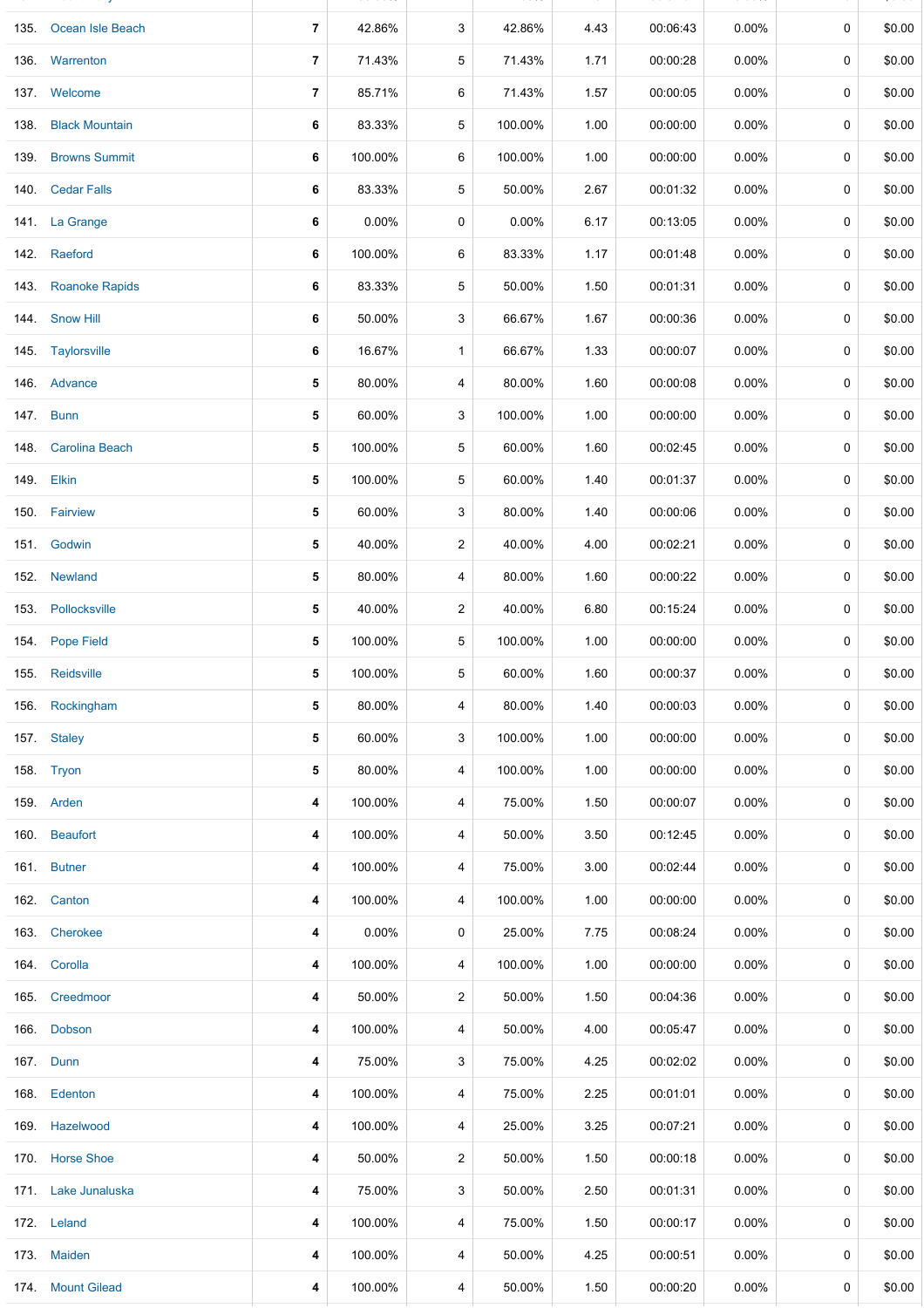| 175. | <b>Mount Pleasant</b> | 4         | 75.00%  | 3                 | 100.00% | 1.00 | 00:00:00                  | 0.00%    | 0      | \$0.00 |
|------|-----------------------|-----------|---------|-------------------|---------|------|---------------------------|----------|--------|--------|
|      | 176. Randleman        | 4         | 75.00%  | 3                 | 50.00%  | 3.50 | 00:01:57                  | $0.00\%$ | 0      | \$0.00 |
|      | 177. Roseboro         | 4         | 100.00% | 4                 | 100.00% | 1.00 | 00:00:00                  | $0.00\%$ | 0      | \$0.00 |
|      | 178. Rutherfordton    | 4         | 100.00% | 4                 | 75.00%  | 1.25 | 00:01:15                  | $0.00\%$ | 0      | \$0.00 |
|      | 179. Trinity          | 4         | 100.00% | 4                 | 75.00%  | 1.50 | 00:02:36                  | $0.00\%$ | 0      | \$0.00 |
|      | 180. Marvin           | 4         | 25.00%  | $\mathbf{1}$      | 25.00%  | 3.50 | 00:04:52                  | $0.00\%$ | 0      | \$0.00 |
|      | 181. Banner Elk       | 3         | 100.00% | 3                 | 100.00% | 1.00 | 00:00:00                  | $0.00\%$ | 0      | \$0.00 |
| 182. | <b>Buncombe</b>       | 3         | 66.67%  | $\overline{2}$    | 33.33%  | 2.00 | 00:00:12                  | $0.00\%$ | 0      | \$0.00 |
| 183. | Cherryville           | 3         | 100.00% | 3                 | 0.00%   | 7.33 | 00:05:18                  | $0.00\%$ | 0      | \$0.00 |
|      | 184. Conover          | 3         | 100.00% | 3                 | 66.67%  | 2.00 | 00:01:40                  | $0.00\%$ | 0      | \$0.00 |
|      | 185. Dallas           | 3         | 66.67%  | $\overline{c}$    | 33.33%  | 2.33 | 00:08:21                  | $0.00\%$ | 0      | \$0.00 |
| 186. | <b>East Spencer</b>   | 3         | 100.00% | 3                 | 66.67%  | 4.00 | 00:02:13                  | $0.00\%$ | 0      | \$0.00 |
|      | 187. Erwin            | 3         | 0.00%   | 0                 | 0.00%   | 7.00 | 00:04:10                  | $0.00\%$ | 0      | \$0.00 |
|      | 188. Flat Rock        | 3         | 33.33%  | $\mathbf{1}$      | 66.67%  | 4.33 | 00:05:05                  | $0.00\%$ | 0      | \$0.00 |
|      | 189. Hamlet           | 3         | 100.00% | 3                 | 100.00% | 1.00 | 00:00:00                  | $0.00\%$ | 0      | \$0.00 |
| 190. | Hayesville            | 3         | 100.00% | 3                 | 66.67%  | 1.33 | 00:00:10                  | $0.00\%$ | 0      | \$0.00 |
|      | 191. Highlands        | 3         | 100.00% | 3                 | 33.33%  | 2.00 | 00:00:37                  | $0.00\%$ | 0      | \$0.00 |
|      | 192. Kings Mountain   | 3         | 100.00% | 3                 | 66.67%  | 1.33 | 00:00:01                  | $0.00\%$ | 0      | \$0.00 |
|      | 193. Kitty Hawk       | 3         | 100.00% | 3                 | 66.67%  | 1.33 | 00:00:03                  | $0.00\%$ | 0      | \$0.00 |
|      | 194. Lake Lure        | 3         | 66.67%  | $\overline{c}$    | 66.67%  | 7.67 | 00:09:49                  | $0.00\%$ | 0      | \$0.00 |
|      | 195. Lawndale         | 3         | 100.00% | 3                 | 100.00% | 1.00 | 00:00:00                  | $0.00\%$ | 0      | \$0.00 |
|      | 196. Lewisville       | 3         | 100.00% | 3                 | 66.67%  | 1.33 | 00:00:22                  | $0.00\%$ | 0      | \$0.00 |
|      | 197. Lillington       | 3         | 100.00% | 3                 | 66.67%  | 2.67 | 00:03:23                  | $0.00\%$ | 0      | \$0.00 |
|      | 198. Marshville       | 3         | 100.00% | 3                 | 66.67%  | 1.33 | 00:00:03                  | $0.00\%$ | 0      | \$0.00 |
| 199. | <b>Murphy</b>         | 3         | 100.00% | 3                 | 66.67%  | 2.33 | 00:01:42                  | $0.00\%$ | 0      | \$0.00 |
|      | 200. North Wilkesboro | 3         | 100.00% | 3                 | 100.00% | 1.00 | 00:00:00                  | $0.00\%$ | 0      | \$0.00 |
| 201. | Onslow                | 3         | 100.00% | 3                 | 66.67%  | 2.00 | 00:05:06                  | $0.00\%$ | 0      | \$0.00 |
|      | 202. Oxford           | 3         | 100.00% | 3                 | 100.00% | 1.00 | 00:00:00                  | $0.00\%$ | 0      | \$0.00 |
| 203. | Pembroke              | 3         | 100.00% | 3                 | 33.33%  | 4.67 | 00:03:56                  | $0.00\%$ | 0      | \$0.00 |
| 204. | <b>Pilot Mountain</b> | 3         | 100.00% | 3                 | 66.67%  | 1.33 | 00:05:27                  | $0.00\%$ | 0      | \$0.00 |
| 205. | <b>Pisgah Forest</b>  | 3         | 66.67%  | $\overline{c}$    | 66.67%  | 4.00 | 00:09:20                  | $0.00\%$ | 0      | \$0.00 |
| 206. | Selma                 | 3         | 100.00% | 3                 | 100.00% | 1.00 | 00:00:00                  | $0.00\%$ | 0      | \$0.00 |
|      | 207. Sparta           | 3         | 66.67%  | $\overline{c}$    | 33.33%  | 2.33 | 00:01:52                  | $0.00\%$ | 0      | \$0.00 |
| 208. | <b>Spring Hope</b>    | 3         | 100.00% | 3                 | 33.33%  | 3.67 | 00:01:26                  | $0.00\%$ | 0      | \$0.00 |
| 209. | Swepsonville          | 3         | 100.00% | 3                 | 66.67%  | 1.67 | 00:00:54                  | $0.00\%$ | 0      | \$0.00 |
|      | 210. Troutman         | 3         | 66.67%  | $\overline{c}$    | 66.67%  | 1.33 | 00:00:19                  | $0.00\%$ | 0      | \$0.00 |
|      | 211. Walnut Cove      | 3         | 100.00% | 3                 | 33.33%  | 1.67 | 00:00:33                  | $0.00\%$ | 0      | \$0.00 |
|      | 212. West End         | 3         | 100.00% | 3                 | 66.67%  | 1.67 | 00:00:19                  | $0.00\%$ | 0      | \$0.00 |
|      | 213. Whiteville       | 3         | 100.00% | 3                 | 33.33%  | 1.67 | 00:02:03                  | $0.00\%$ | 0      | \$0.00 |
|      | 214. Zebulon          | 3         | 100.00% | 3                 | 33.33%  | 4.67 | 00:03:52                  | $0.00\%$ | 0      | \$0.00 |
| つイに  | <b>Atlantin Donah</b> | $\bullet$ | 100 000 | $\mathbf{\Omega}$ | 100 DDD | 1.00 | $n n \cdot n n \cdot n n$ | U UU0V   | $\cap$ | en nn  |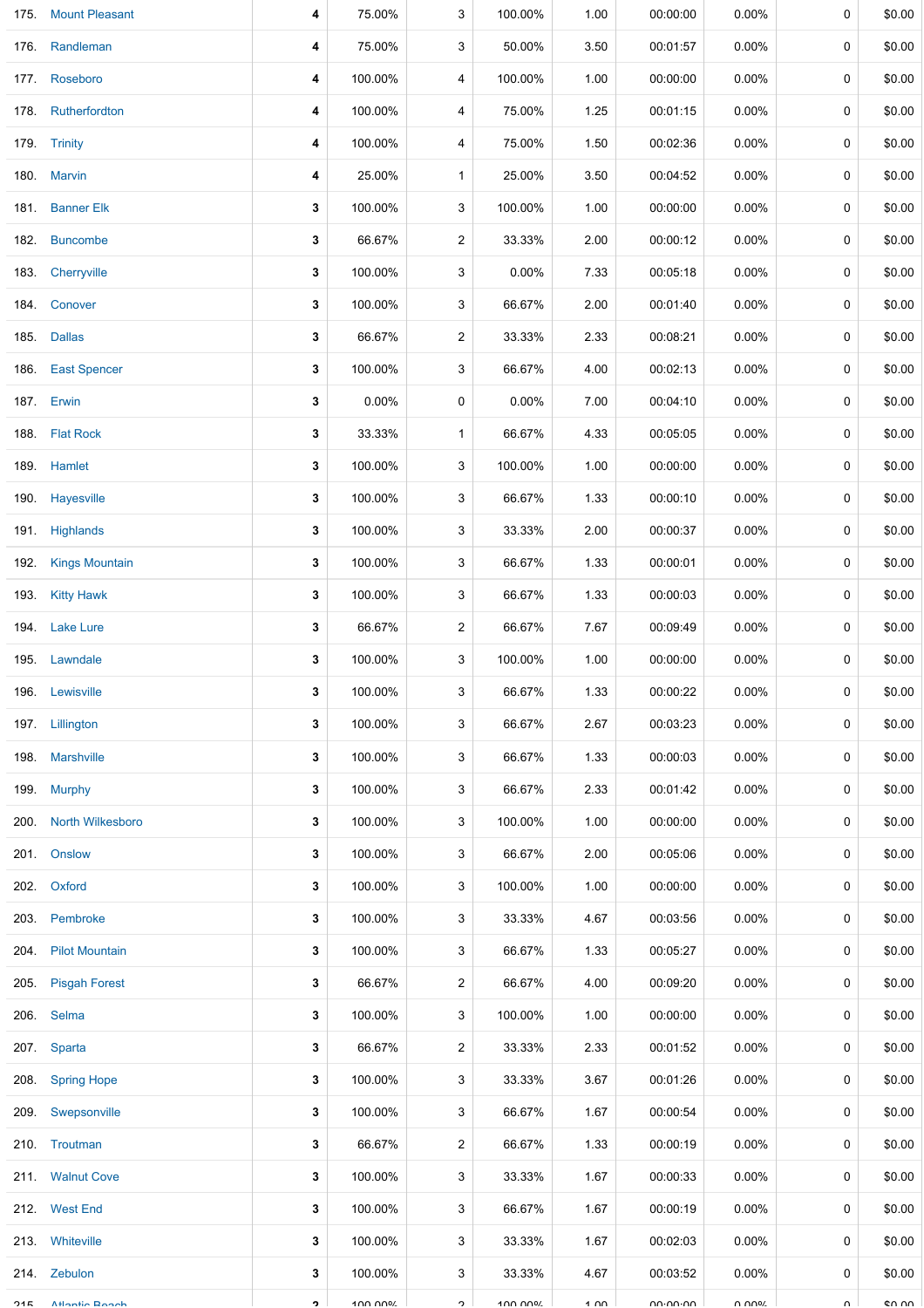| 21 J.     | <b>Aliantic Deach</b> | ۷                       | <b>IUU.UU70</b> |                | <b>100.0070</b> | <b>UV.I</b> | UU.UU.UU | <b>U.UU70</b> | U | QU.UU  |
|-----------|-----------------------|-------------------------|-----------------|----------------|-----------------|-------------|----------|---------------|---|--------|
|           | 216. Bailey           | $\overline{\mathbf{2}}$ | 100.00%         | 2              | 100.00%         | 1.00        | 00:00:00 | $0.00\%$      | 0 | \$0.00 |
|           | 217. Battleboro       | $\mathbf{2}$            | 50.00%          | $\mathbf{1}$   | 50.00%          | 2.00        | 00:02:46 | $0.00\%$      | 0 | \$0.00 |
|           | 218. Bessemer City    | $\mathbf 2$             | 100.00%         | 2              | 50.00%          | 8.00        | 00:14:13 | 0.00%         | 0 | \$0.00 |
| 219.      | <b>Bryson City</b>    | $\mathbf{2}$            | 100.00%         | $\overline{2}$ | 100.00%         | 1.00        | 00:00:00 | $0.00\%$      | 0 | \$0.00 |
| 220.      | <b>Buies Creek</b>    | $\mathbf 2$             | 100.00%         | 2              | 100.00%         | 1.00        | 00:00:00 | $0.00\%$      | 0 | \$0.00 |
|           | 221. Burgaw           | $\mathbf{2}$            | 100.00%         | $\overline{a}$ | 50.00%          | 1.50        | 00:00:36 | $0.00\%$      | 0 | \$0.00 |
| 222.      | <b>Camp Lejeune</b>   | $\mathbf 2$             | 50.00%          | $\mathbf{1}$   | 100.00%         | 1.00        | 00:00:00 | $0.00\%$      | 0 | \$0.00 |
| 223.      | <b>Castle Hayne</b>   | $\overline{\mathbf{2}}$ | 100.00%         | $\overline{a}$ | 100.00%         | 1.00        | 00:00:00 | $0.00\%$      | 0 | \$0.00 |
|           | 224. Clyde            | $\mathbf{2}$            | 0.00%           | 0              | 50.00%          | 1.50        | 00:00:10 | $0.00\%$      | 0 | \$0.00 |
| 225.      | <b>Dublin</b>         | $\mathbf{2}$            | 100.00%         | 2              | 50.00%          | 2.00        | 00:00:48 | $0.00\%$      | 0 | \$0.00 |
| 226.      | Efland                | $\mathbf{2}$            | 50.00%          | $\mathbf{1}$   | 0.00%           | 4.50        | 00:05:09 | $0.00\%$      | 0 | \$0.00 |
| 227.      | Elizabethtown         | $\mathbf{2}$            | 100.00%         | 2              | 100.00%         | 1.00        | 00:00:00 | $0.00\%$      | 0 | \$0.00 |
|           | 228. Elm City         | $\mathbf{2}$            | 100.00%         | $\overline{2}$ | 50.00%          | 5.00        | 00:00:58 | $0.00\%$      | 0 | \$0.00 |
| 229.      | <b>Emerald Isle</b>   | $\mathbf 2$             | 100.00%         | $\overline{a}$ | 50.00%          | 1.50        | 00:01:44 | 0.00%         | 0 | \$0.00 |
| 230.      | Gibsonville           | $\overline{\mathbf{2}}$ | 100.00%         | $\overline{2}$ | 100.00%         | 1.00        | 00:00:00 | $0.00\%$      | 0 | \$0.00 |
|           | 231. Grover           | $\overline{\mathbf{2}}$ | 100.00%         | $\overline{2}$ | 0.00%           | 2.50        | 00:00:28 | $0.00\%$      | 0 | \$0.00 |
|           | 232. Haw River        | $\mathbf{2}$            | 100.00%         | $\overline{2}$ | 50.00%          | 2.00        | 00:00:18 | $0.00\%$      | 0 | \$0.00 |
|           | 233. Hertford         | $\mathbf{2}$            | 0.00%           | 0              | 50.00%          | 1.50        | 00:00:02 | $0.00\%$      | 0 | \$0.00 |
| 234.      | Jefferson             | $\mathbf{2}$            | 100.00%         | 2              | 50.00%          | 3.00        | 00:00:19 | $0.00\%$      | 0 | \$0.00 |
|           | 235. Madison          | 2                       | 100.00%         | 2              | 100.00%         | 1.00        | 00:00:00 | $0.00\%$      | 0 | \$0.00 |
| 236.      | <b>MCAS New River</b> | $\overline{\mathbf{2}}$ | 100.00%         | $\overline{2}$ | 100.00%         | 1.00        | 00:00:00 | $0.00\%$      | 0 | \$0.00 |
|           | 237. Midland          | $\mathbf 2$             | 100.00%         | $\overline{2}$ | 100.00%         | 1.00        | 00:00:00 | $0.00\%$      | 0 | \$0.00 |
| 238.      | <b>Naples</b>         | $\mathbf{2}$            | 50.00%          | $\mathbf{1}$   | 100.00%         | 1.00        | 00:00:00 | $0.00\%$      | 0 | \$0.00 |
| 239.      | Oak Island            | $\mathbf 2$             | 100.00%         | $\overline{2}$ | 100.00%         | 1.00        | 00:00:00 | $0.00\%$      | 0 | \$0.00 |
|           | 240. Old Fort         | $\mathbf{2}$            | 100.00%         | $\overline{2}$ | 50.00%          | 2.00        | 00:02:20 | $0.00\%$      | 0 | \$0.00 |
|           | 241. Pleasant Garden  | $\mathbf 2$             | 100.00%         | $\overline{2}$ | 100.00%         | 1.00        | 00:00:00 | $0.00\%$      | 0 | \$0.00 |
|           | 242. Purlear          | $\overline{\mathbf{2}}$ | 100.00%         | $\overline{2}$ | 100.00%         | 1.00        | 00:00:00 | $0.00\%$      | 0 | \$0.00 |
|           | 243. Rural Hall       | $\mathbf 2$             | 100.00%         | $\overline{2}$ | 100.00%         | 1.00        | 00:00:00 | $0.00\%$      | 0 | \$0.00 |
|           | 244. Siler City       | $\mathbf{2}$            | 50.00%          | $\mathbf{1}$   | 50.00%          | 3.50        | 00:02:36 | $0.00\%$      | 0 | \$0.00 |
|           | 245. Spindale         | $\overline{\mathbf{2}}$ | 100.00%         | $\overline{2}$ | 100.00%         | 1.00        | 00:00:00 | $0.00\%$      | 0 | \$0.00 |
| 246. Star |                       | $\mathbf{2}$            | 100.00%         | $\overline{2}$ | 0.00%           | 2.00        | 00:01:15 | $0.00\%$      | 0 | \$0.00 |
|           | 247. Valdese          | $\mathbf{2}$            | 100.00%         | $\overline{2}$ | 100.00%         | 1.00        | 00:00:00 | $0.00\%$      | 0 | \$0.00 |
|           | 248. Wadesboro        | 2                       | 50.00%          | $\mathbf{1}$   | 50.00%          | 1.50        | 00:01:00 | $0.00\%$      | 0 | \$0.00 |
|           | 249. Wagram           | $\mathbf{2}$            | 50.00%          | $\mathbf{1}$   | 50.00%          | 4.50        | 00:15:45 | $0.00\%$      | 0 | \$0.00 |
|           | 250. Wilkesboro       | 2                       | 100.00%         | 2              | 50.00%          | 2.00        | 00:00:31 | $0.00\%$      | 0 | \$0.00 |
|           | 251. Aberdeen         | $\mathbf{1}$            | 100.00%         | $\mathbf{1}$   | 100.00%         | 1.00        | 00:00:00 | $0.00\%$      | 0 | \$0.00 |
|           | 252. Ahoskie          | 1                       | 100.00%         | $\mathbf{1}$   | 100.00%         | 1.00        | 00:00:00 | $0.00\%$      | 0 | \$0.00 |
| 253.      | <b>Barnardsville</b>  | $\mathbf{1}$            | 100.00%         | $\mathbf{1}$   | 100.00%         | 1.00        | 00:00:00 | $0.00\%$      | 0 | \$0.00 |
| 254.      | <b>Bath</b>           | 1                       | 100.00%         | $\mathbf{1}$   | 100.00%         | 1.00        | 00:00:00 | $0.00\%$      | 0 | \$0.00 |
| 255.      | <b>Blanch</b>         | 1                       | 100.00%         | $\mathbf 1$    | 0.00%           | 2.00        | 00:10:34 | $0.00\%$      | 0 | \$0.00 |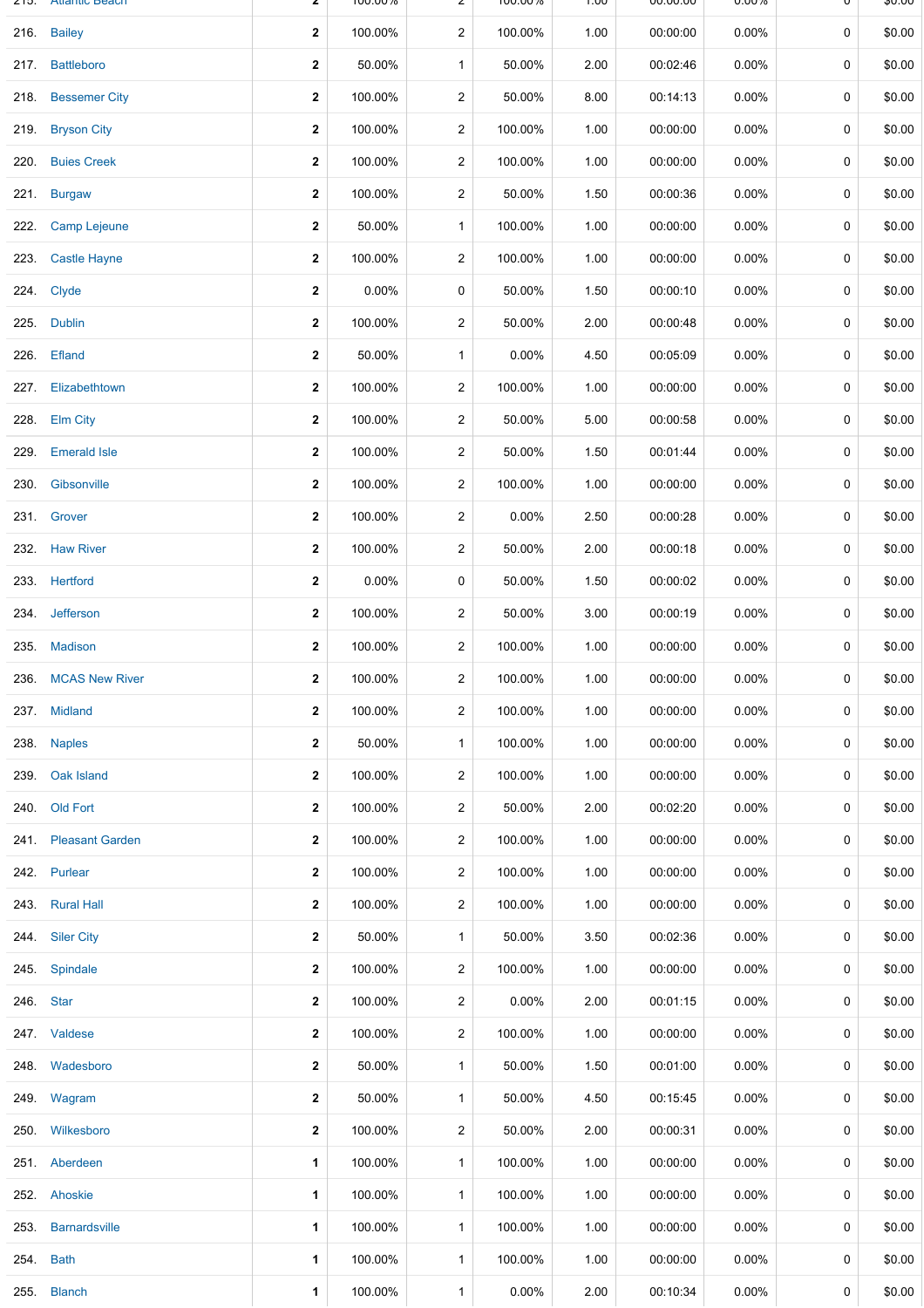|      | 256. Boiling Springs | 1           | 100.00%  | $\mathbf{1}$ | 100.00%  | 1.00  | 00:00:00 | 0.00%    | 0           | \$0.00 |
|------|----------------------|-------------|----------|--------------|----------|-------|----------|----------|-------------|--------|
|      | 257. Bridgeton       | 1           | 100.00%  | $\mathbf{1}$ | 100.00%  | 1.00  | 00:00:00 | 0.00%    | 0           | \$0.00 |
| 258. | Camden               | 1           | 100.00%  | $\mathbf{1}$ | 100.00%  | 1.00  | 00:00:00 | $0.00\%$ | 0           | \$0.00 |
|      | 259. Carthage        | 1           | 100.00%  | $\mathbf{1}$ | 100.00%  | 1.00  | 00:00:00 | 0.00%    | 0           | \$0.00 |
| 260. | Chocowinity          | 1           | $0.00\%$ | 0            | 0.00%    | 7.00  | 00:05:31 | $0.00\%$ | 0           | \$0.00 |
|      | 261. Currituck       | 1.          | 100.00%  | $\mathbf{1}$ | 0.00%    | 2.00  | 00:00:29 | 0.00%    | 0           | \$0.00 |
| 262. | Ellerbe              | 1           | 100.00%  | $\mathbf{1}$ | 100.00%  | 1.00  | 00:00:00 | $0.00\%$ | 0           | \$0.00 |
|      | 263. Enka            | 1           | 100.00%  | $\mathbf{1}$ | 100.00%  | 1.00  | 00:00:00 | $0.00\%$ | 0           | \$0.00 |
|      | 264. Forsyth         | 1           | 100.00%  | $\mathbf{1}$ | 100.00%  | 1.00  | 00:00:00 | 0.00%    | 0           | \$0.00 |
|      | 265. Harbinger       | 1           | 100.00%  | $\mathbf{1}$ | 0.00%    | 2.00  | 00:03:07 | 0.00%    | 0           | \$0.00 |
| 266. | Lattimore            | 1           | 100.00%  | $\mathbf{1}$ | 100.00%  | 1.00  | 00:00:00 | 0.00%    | 0           | \$0.00 |
|      | 267. Louisburg       | 1           | 100.00%  | $\mathbf{1}$ | 100.00%  | 1.00  | 00:00:00 | 0.00%    | 0           | \$0.00 |
|      | 268. Lucama          | 1           | 100.00%  | $\mathbf{1}$ | 0.00%    | 3.00  | 00:00:50 | 0.00%    | 0           | \$0.00 |
|      | 269. Maggie Valley   | 1           | 100.00%  | $\mathbf 1$  | 100.00%  | 1.00  | 00:00:00 | 0.00%    | 0           | \$0.00 |
|      | 270. Maxton          | 1           | 100.00%  | $\mathbf{1}$ | 100.00%  | 1.00  | 00:00:00 | 0.00%    | 0           | \$0.00 |
|      | 271. Mayodan         | 1           | 100.00%  | $\mathbf{1}$ | 100.00%  | 1.00  | 00:00:00 | 0.00%    | 0           | \$0.00 |
|      | 272. McLeansville    | 1           | 100.00%  | $\mathbf{1}$ | 100.00%  | 1.00  | 00:00:00 | 0.00%    | 0           | \$0.00 |
|      | 273. Misenheimer     | 1           | 100.00%  | $\mathbf{1}$ | 100.00%  | 1.00  | 00:00:00 | $0.00\%$ | 0           | \$0.00 |
|      | 274. Moyock          | 1           | 100.00%  | $\mathbf{1}$ | 100.00%  | 1.00  | 00:00:00 | $0.00\%$ | 0           | \$0.00 |
|      | 275. Nashville       | 1           | 100.00%  | $\mathbf{1}$ | 0.00%    | 2.00  | 00:05:01 | $0.00\%$ | 0           | \$0.00 |
|      | 276. New London      | 1           | 100.00%  | $\mathbf{1}$ | 0.00%    | 2.00  | 00:00:06 | 0.00%    | 0           | \$0.00 |
|      | 277. Pasquotank      | 1           | 0.00%    | 0            | 100.00%  | 1.00  | 00:00:00 | 0.00%    | 0           | \$0.00 |
|      | 278. Plymouth        | 1           | 100.00%  | $\mathbf{1}$ | 100.00%  | 1.00  | 00:00:00 | $0.00\%$ | 0           | \$0.00 |
|      | 279. Ramseur         | 1           | 100.00%  | $\mathbf{1}$ | 100.00%  | 1.00  | 00:00:00 | $0.00\%$ | 0           | \$0.00 |
|      | 280. Red Springs     | 1           | 100.00%  | $\mathbf{1}$ | 100.00%  | 1.00  | 00:00:00 | $0.00\%$ | 0           | \$0.00 |
|      | 281. Rose Hill       | 1           | 100.00%  | $\mathbf{1}$ | 100.00%  | 1.00  | 00:00:00 | 0.00%    | 0           | \$0.00 |
|      | 282. Ruffin          | 1           | 100.00%  | $\mathbf{1}$ | 100.00%  | 1.00  | 00:00:00 | $0.00\%$ | 0           | \$0.00 |
|      | 283. Sneads Ferry    | 1           | 100.00%  | $\mathbf{1}$ | 100.00%  | 1.00  | 00:00:00 | $0.00\%$ | 0           | \$0.00 |
|      | 284. Spruce Pine     | 1           | 100.00%  | $\mathbf{1}$ | 0.00%    | 9.00  | 00:05:53 | $0.00\%$ | 0           | \$0.00 |
|      | 285. Stanley         | 1           | 100.00%  | $\mathbf{1}$ | 100.00%  | 1.00  | 00:00:00 | $0.00\%$ | $\mathbf 0$ | \$0.00 |
|      | 286. Supply          | $\mathbf 1$ | 100.00%  | $\mathbf{1}$ | 100.00%  | 1.00  | 00:00:00 | $0.00\%$ | 0           | \$0.00 |
|      | 287. Swan Quarter    | 1           | 100.00%  | $\mathbf{1}$ | 0.00%    | 8.00  | 00:10:40 | $0.00\%$ | $\mathbf 0$ | \$0.00 |
|      | 288. Tobaccoville    | 1           | 100.00%  | $\mathbf{1}$ | 0.00%    | 3.00  | 00:00:18 | $0.00\%$ | 0           | \$0.00 |
|      | 289. Tyner           | 1           | 100.00%  | $\mathbf{1}$ | 100.00%  | 1.00  | 00:00:00 | $0.00\%$ | $\mathbf 0$ | \$0.00 |
|      | 290. Vale            | $\mathbf 1$ | 100.00%  | $\mathbf{1}$ | 100.00%  | 1.00  | 00:00:00 | $0.00\%$ | 0           | \$0.00 |
|      | 291. Vanceboro       | 1           | $0.00\%$ | 0            | 100.00%  | 1.00  | 00:00:00 | $0.00\%$ | 0           | \$0.00 |
|      | 292. Wendell         | 1           | $0.00\%$ | 0            | 0.00%    | 10.00 | 00:06:41 | $0.00\%$ | 0           | \$0.00 |
|      | 293. Whitsett        | 1           | 100.00%  | $\mathbf{1}$ | $0.00\%$ | 2.00  | 00:22:38 | $0.00\%$ | 0           | \$0.00 |
|      | 294. Whittier        | 1           | 100.00%  | $\mathbf{1}$ | 100.00%  | 1.00  | 00:00:00 | $0.00\%$ | 0           | \$0.00 |
|      | 295. Williamston     | 1           | 100.00%  | $\mathbf{1}$ | 100.00%  | 1.00  | 00:00:00 | $0.00\%$ | 0           | \$0.00 |
|      |                      |             |          |              |          |       |          |          |             |        |